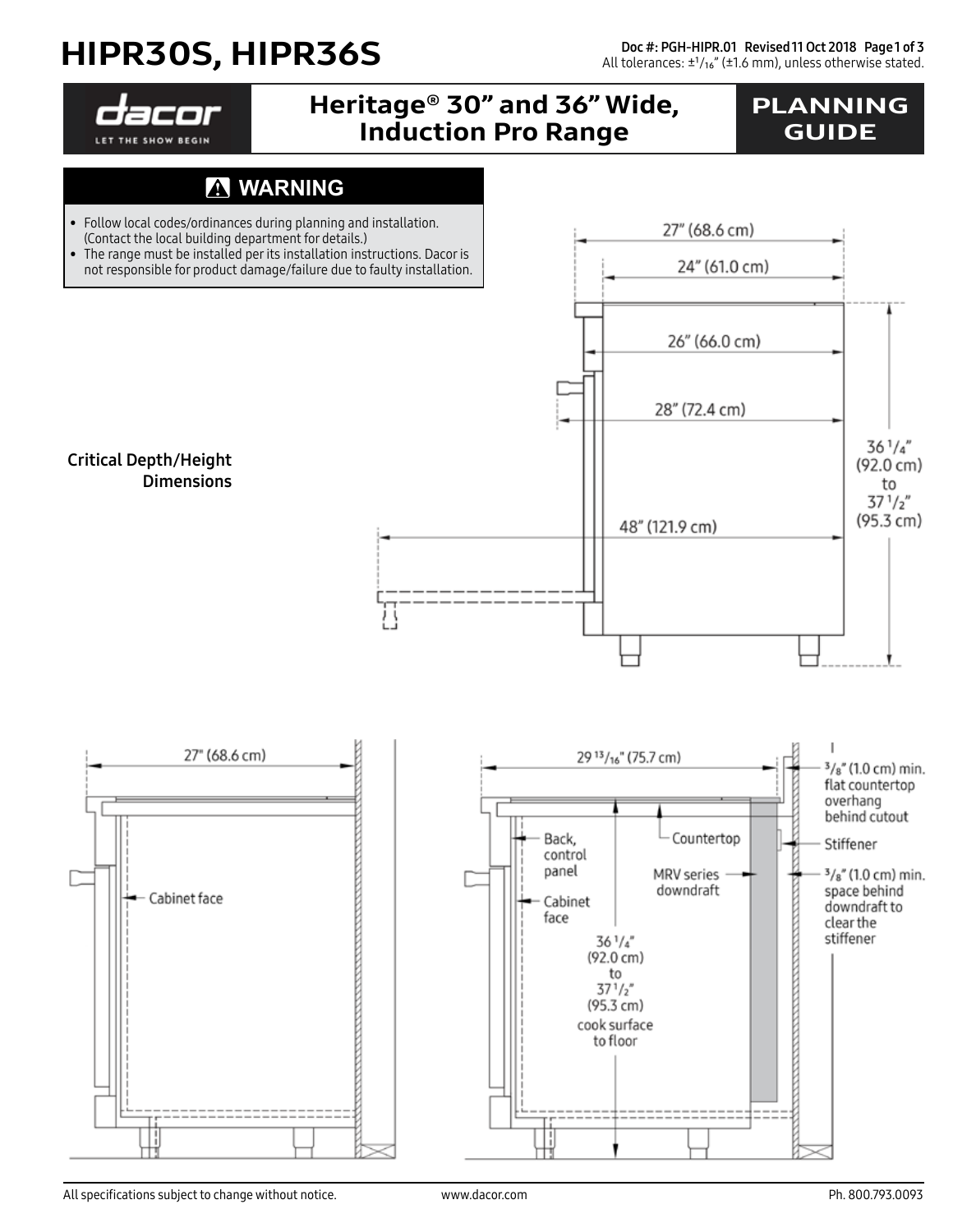# HIPR30S, HIPR36S

LET THE SHOW BEGIN

#### Heritage® 30" and 36" Wide, Induction Pro Range

### PLANNING GUIDE

| <b>ELECTRICAL REQUIREMENTS</b>                                                                                                                                       |                          |                             |  |  |
|----------------------------------------------------------------------------------------------------------------------------------------------------------------------|--------------------------|-----------------------------|--|--|
| Model                                                                                                                                                                | <b>Required Circuit</b>  | <b>Total Connected Load</b> |  |  |
| HIPR30, HIPR36                                                                                                                                                       | 240 Vac*, 60 Hz, 50 Amp. | $11 - 9$ kW (49.5 Amp.)     |  |  |
| *4-wire, two 120 Vac hot (L1 and L2), one neutral, one ground; these ratings are<br>for reference only; see the data label (back of range) for exact specifications. |                          |                             |  |  |

The wiring must be long enough that the range can be pulled out for service, without being disconnected. Wiring to the range must:

- meet NEMA standards and the requirements in the above table
- include a strain relief
- be terminated by tinned leads, closed-loop terminals, or openended spade lugs with upturned ends
- connect to a junction box or receptacle installed by a licensed electrician.

The range may be connected via one of these two methods:

- 4-wire conduit connected to a 4-wire junction box
- 3-wire conduit (where local code permits, not for use with new branch circuit installations) connected to a 3-wire junction box.

Using a power cord:

• A 4-wire power cord with a NEMA 14-50P plug connected to a NEMA 14-50R receptacle:



• A 3-wire power cord (where permitted) with a NEMA 10-50P plug connected to a NEMA 10-50R receptacle



- The power-cord plug must be UL listed type SRD or SRDT.
- Range models DYRP36D-C-S and DYRP48D-C-S come with a factory installed 4-wire appliance cord with NEMA 14-50P plug. For freestanding ranges installed in Canada, a factory installed 4-wire appliance cord with NEMA 14-50P plug is required, without modification.



| <b>ELECTRICAL-ACCESS DIMENSIONS</b>                                               |                         |                 |                  |  |
|-----------------------------------------------------------------------------------|-------------------------|-----------------|------------------|--|
| Model                                                                             |                         | R*              | r**              |  |
| HIPR30                                                                            | 6 3/4" (17.1 cm)        | 6 3/4 (17.1 cm) | %" (2.2 cm) dia. |  |
| HIPR36                                                                            | $12''(30.5 \text{ cm})$ |                 |                  |  |
| *Range legs adjusted to lowest height; **hole size may be increased to 1 %" (2.9) |                         |                 |                  |  |

cm) by removing conduit bracket in bottom of electrical box.

#### Electrical Service Inlets

- Existing utilities may be used if they meet the spec's in this manual.
- The circuit-breaker panel/fuse box must be accessible without moving the range.
- Junction box/receptacle must not impede placement of the range.
- Locate the junction box so the range can be pulled out for service without being disconnected.